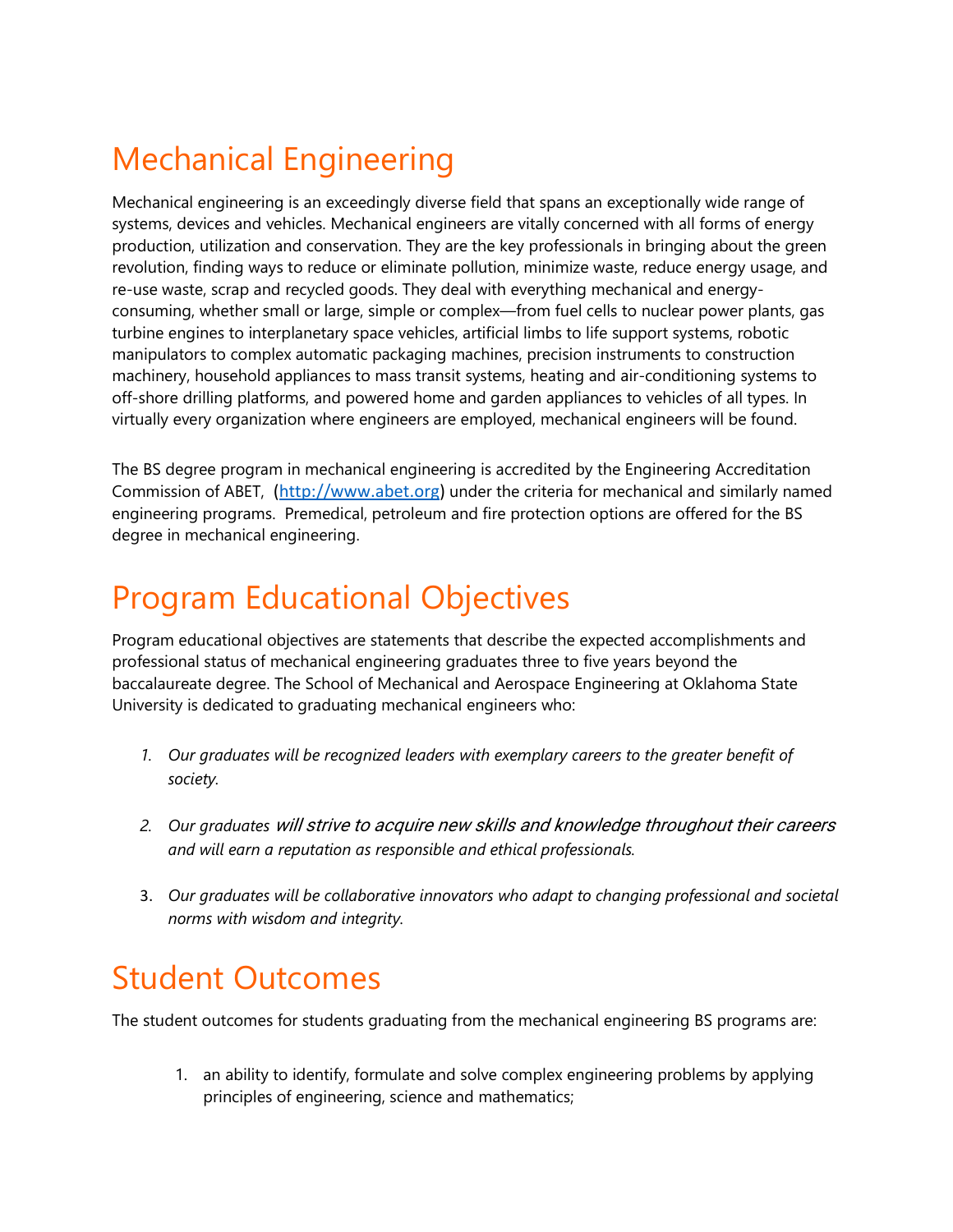- 2. an ability to apply engineering design to produce solutions that meet specified needs with consideration of public health, safety and welfare, as well as global, cultural, social, environmental and economic factors;
- 3. an ability to communicate effectively with a range of audiences;
- 4. an ability to recognize ethical and professional responsibilities in engineering situations and make informed judgments, which must consider the impact of engineering solutions in global, economic, environmental and societal contexts;
- 5. an ability to function effectively on a team whose members together provide leadership, create a collaborative and inclusive environment, establish goals, plan tasks and meet objectives;
- 6. an ability to develop and conduct appropriate experimentation, analyze and interpret data, and use engineering judgment to draw conclusions;
- 7. an ability to acquire and apply new knowledge as needed, using appropriate learning strategies;

Because mechanical engineering is perhaps the broadest of all engineering disciplines, the program provides not only excellent grounding in all engineering fundamentals, but also allows some flexibility in selecting controlled technical electives to suit the student's interests. In this selection, no one area may be unduly emphasized at the expense of another. Options in petroleum, fire protection and premedical prescribe coursework that provides students with more focused development. Graduates are fully competent as mechanical engineers, with abilities in design, and indepth knowledge in their areas of concentration.

Engineering design is strongly emphasized in the junior and senior years but is integrated throughout the curriculum. Most MAE courses at the 3000- and 4000-levels include some design content, ranging from a minimum of one-half to a maximum of four credit hours of design content. Each junior and senior level course builds upon the preceding mechanical engineering courses to develop in the student the ability to identify and solve meaningful engineering problems. The coursework is specifically sequenced and interrelated to provide design experience at each level, leading to progressively more complex, open-ended problems. The coursework includes sensitizing students to socially-related technical problems and their responsibilities as engineering professionals to behave ethically and protect occupational and public safety. The program culminates in a senioryear design course in which students integrate analysis, synthesis and other abilities they have developed throughout the earlier portions of their study into a capstone experience. The design experiences include the fundamental elements and features of design with realistic constraints such as economics, safety, reliability, social and environmental impact, and other factors. At this point, students are able to design components, systems and processes that meet specific requirements,